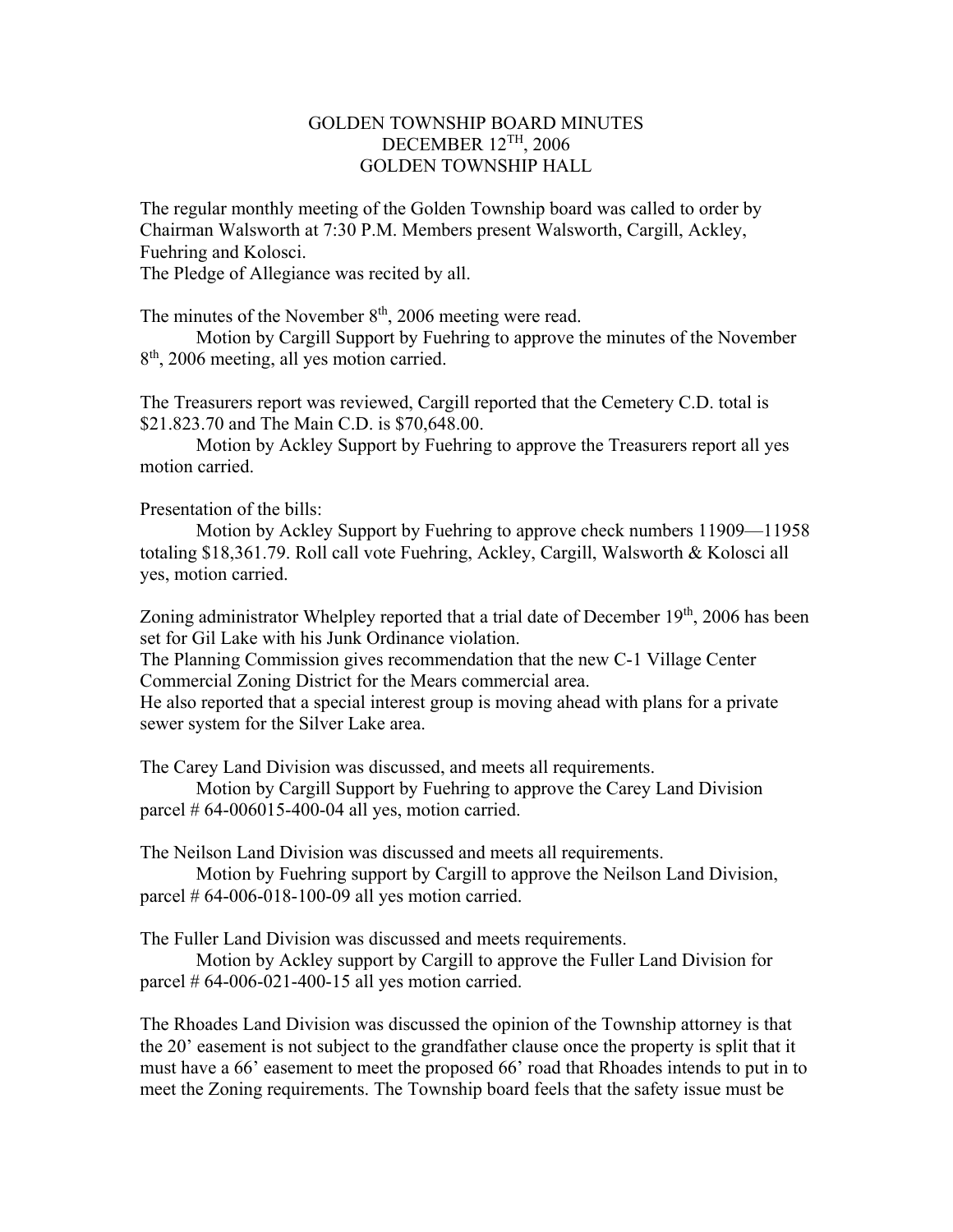addressed that 20' is not large enough for emergency vehicles to access the parcels once homes are built on them and would not meet the zoning requirements. Mr. Phaff representing Mr. Rhoades was asked to look into obtaining the additional area needed to be able to increase the easement to 66'.

 Motion by Cargill, support by Fuehring to table the Rhoades Land Division until the next meeting to be held on January  $7<sup>th</sup>$ , 2007. All yes motion carried.

Old Business:

A new Zoning district for the Village of Mears commercial area to be entitled C-I Village Center Commercial District. The district would encompass the South half of Block 16 and all of Block 20 of the Plat of the Village of Mears and the area is currently zoned C1, Commercial Industrial. The proposed change has been through process of Golden Township Planning Commission recommendation, Oceana County Planning Commission recommendation and public hearings and comes before the board for final approval as follows:

"This zoning district has been established to promote and preserve the Mears Village Center economic base. This district encompasses what has historically been the commercial center of the Township.

11.1 Permitted Uses

Retail businesses such as selling food, prescription drugs, clothing, hardware, jewelry, or furniture: or service businesses such as barber or beauty shops, banks, floral shops, theaters, electrical shop carpenter shop, plumbing shop. Restaurants, without drive-through Offices such as Doctor, Dentist, Insurance, or accounting. Bakery Accessory buildings 11.2 Special Uses Indoor amusement facilities Residential as accessory to commercial 11.3 Lot area: None Setbacks: None Lot width: None Building Height: 35 feet

 Motion by Fuehring support by Ackley to approve the C-1 Village Center Commercial District. The district would encompass the South half of Block 16 and all of Block 20 of the Plat of the Village of Mears and the area is currently zoned CI, Commercial Industrial. Roll Call vote: Walsworth, Cargill, Ackley, Fuehring & Kolosci all yes motion carried.

The Silver Lake Road Corridor project was discussed, cargill explained how they are working on establishing an assessment district and how the law states that the residents within the district will have to be included in the assessment but that the Silver Lake Sand Dunes Area Chamber of Commerce will pay the residents portion of the assessment in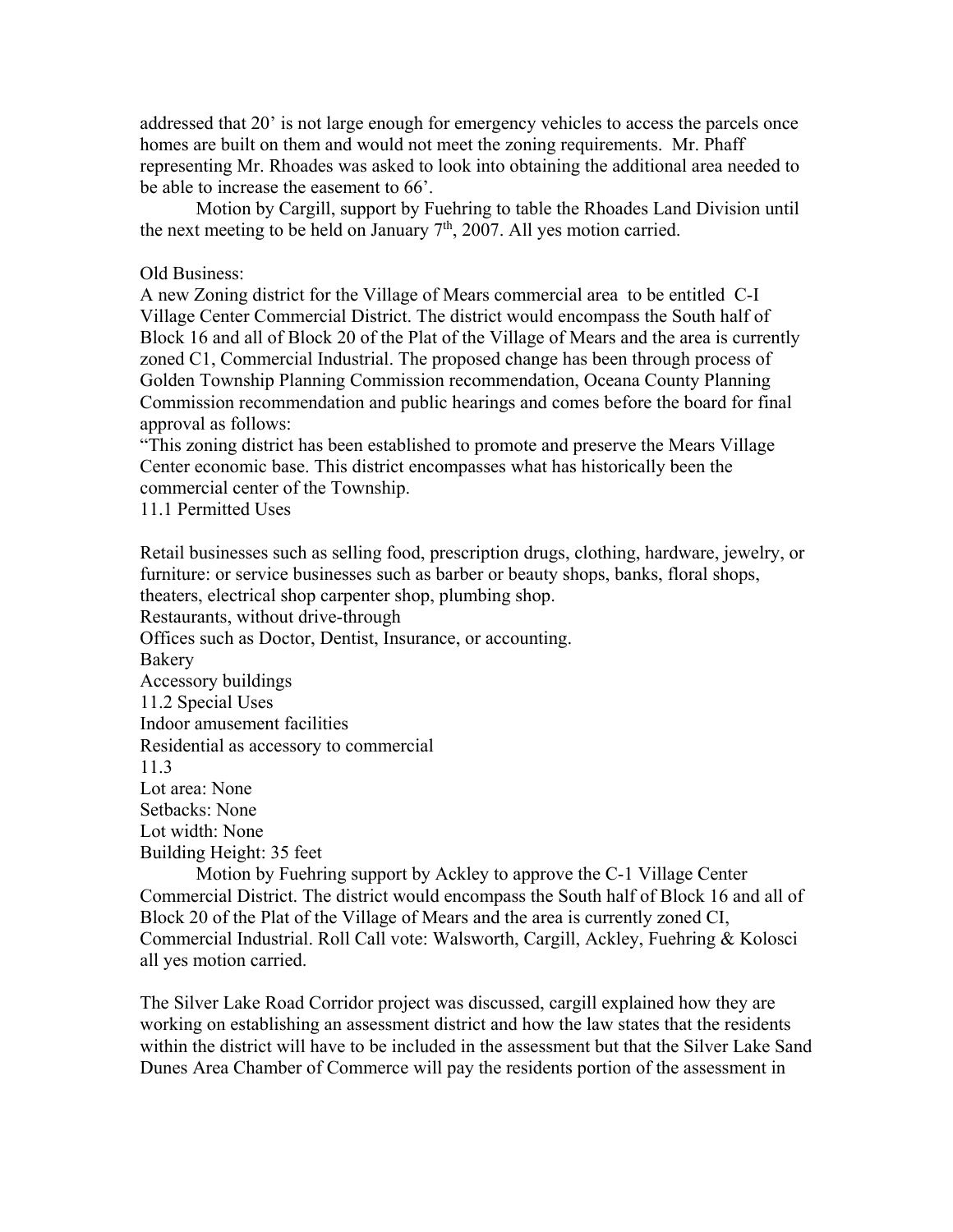advance. The assessment will show on the tax bill but will show no amount owing. Cargill also stated that Phase I and Phase II are the only thing being assessed for.

## **GOLDEN TOWNSHIP BOARD RESOLUTION TO APPROVE THE ESTABLISHMENT OF AN ASSESSMENT DISTRICT FOR THE SILVER LAKE CORRIDOR PROJECT PHASE I & PHASE II DECEMBER 12, 2006**

## **Present: Walsworth, Cargill, Ackley, Fuehring and Kolosci**

**WHEREAS,** The Golden Township board is in support of the creation of a Special Assessment District for the Silver Lake Road Corridor project Phase I & Phase II. To consist of all parcels abutting roads from Fox and  $34<sup>th</sup>$  Ave. to Hazel Road to Silver Lake Road to the Silver Lake State Park, commercial, as well as residential parcels. The Silver Lake Sand Dunes Area Chamber of Commerce, will in lue of residential assessments, place \$7600.00 in escrow paying in full the special assessment on all residential properties within this assessment district.

**WHEREAS,** The Golden Township board will also credit towards the escrow all interest accrued from the afore mentioned funds.

**WHEREAS,** At the time of the creation of the Silver Lake Corridor Special Assessment District, Golden Township will in writing inform all who are with in the district and inform the residential parcels of the Silver Lake Sand Dunes Area Chamber of Commerce escrow, from which their portion will be paid.

**NOW THEREFORE,** it is resolved that The Golden Township board is in support of the creation of a Special Assessment District for the Silver Lake Road Corridor project Phase I & Phase II. To consist of all parcels abutting roads from Fox and 34<sup>th</sup> Ave. to Hazel Road to Silver Lake Road to the Silver Lake State Park. The Silver Lake Sand Dunes Area Chamber of Commerce, will in lue of residential assessments, place \$7600.00 in escrow paying in full the special assessment on all properties taxed residential within this assessment district.

Upon roll call vote: Kolosci, Cargill, Walsworth, Fuehring, & Ackley, All voted yes.

Nays O

The Supervisor declared the resolution adopted.

Laurie Kolosci, Clerk